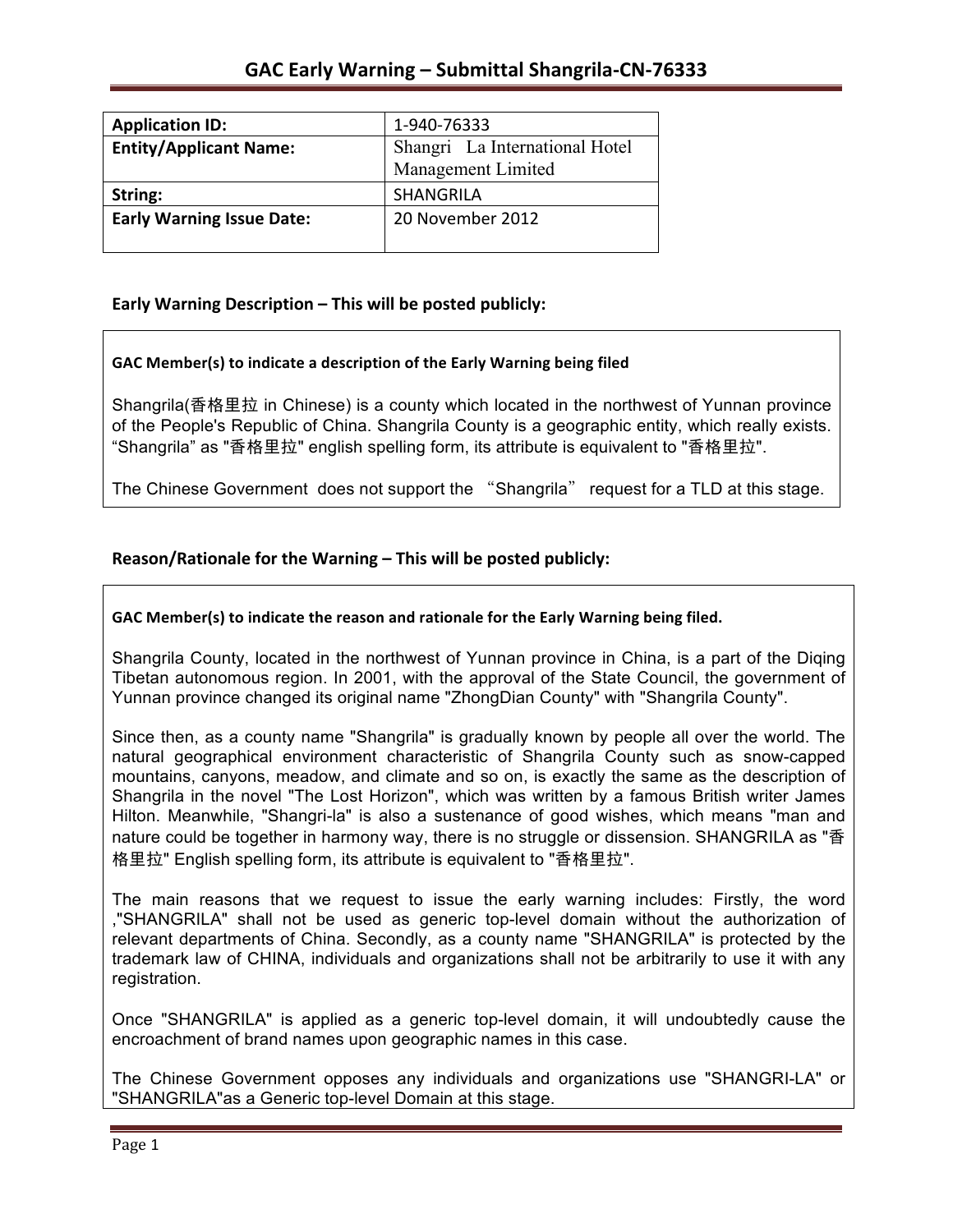**Supporting GAC Members (Optional):** 

## □ I agree to include the supporting GAC members in the publication of this Early Warning

### **Possible Remediation steps for Applicant – This will be posted publicly:**

| GAC Member(s) to identify possible remediation steps to be taken by the applicant                                   |  |  |
|---------------------------------------------------------------------------------------------------------------------|--|--|
| The applicant should withdraw their application based on the information provided above<br>$\overline{\phantom{0}}$ |  |  |

## Further Notes from GAC Member(s) (Optional) – This will be posted publicly: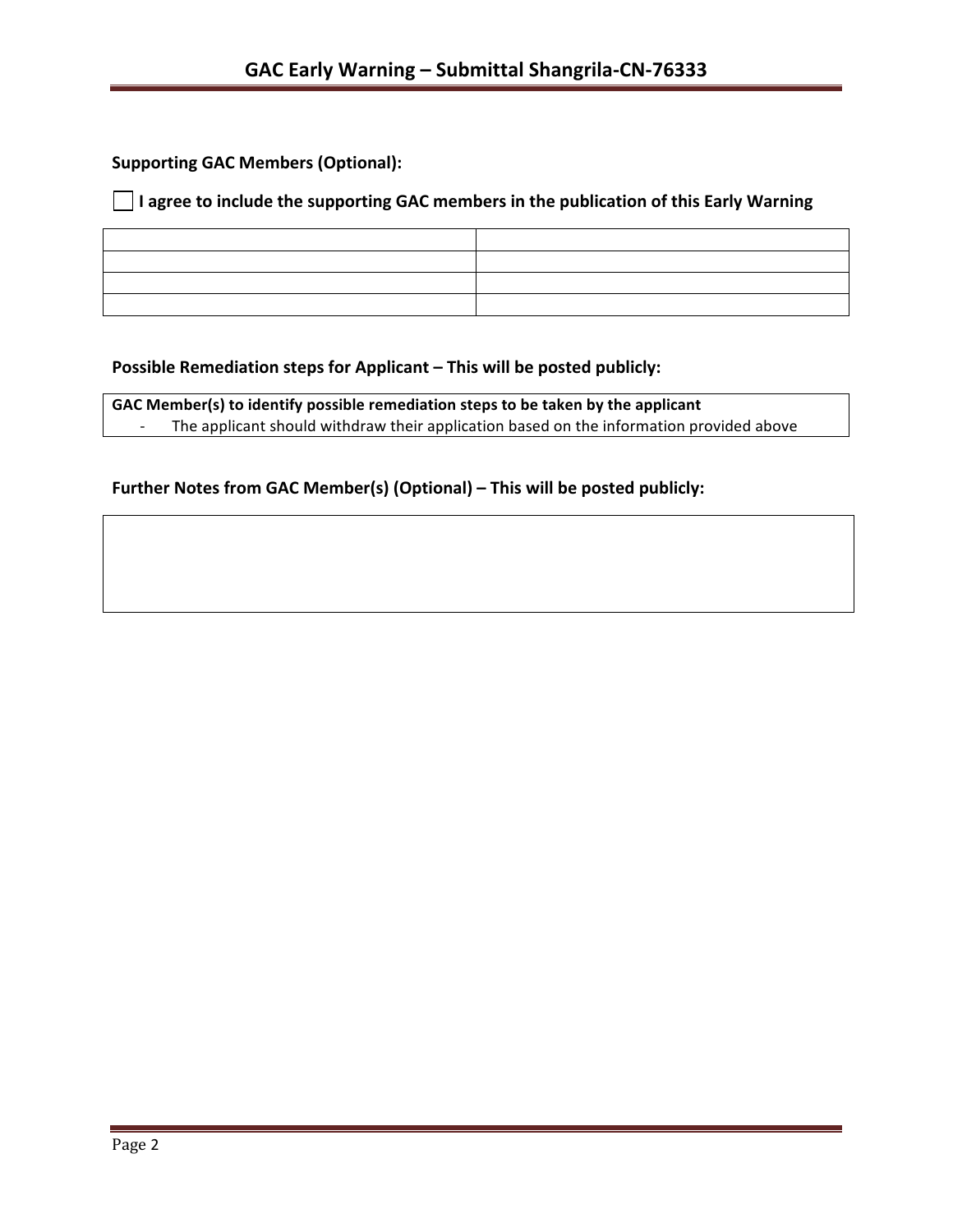## **INFORMATION FOR APPLICANTS**

## **About GAC Early Warning**

The GAC Early Warning is a notice only. It is not a formal objection, nor does it directly lead to a process that can result in rejection of the application. However, a GAC Early Warning should be taken seriously as it raises the likelihood that the application could be the subject of GAC Advice on New gTLDs or of a formal objection at a later stage in the process. Refer to section 1.1.2.4 of the Applicant Guidebook (http://newgtlds.icann.org/en/applicants/agb) for more information on GAC Early Warning.

# **Instructions if you receive the Early Warning**

**ICANN** strongly encourages you work with relevant parties as soon as possible to address the concerns **voiced in the GAC Early Warning.** 

### **Asking questions about your GAC Early Warning**

If you have questions or need clarification about your GAC Early Warning, please contact gacearlywarning@gac.icann.org. As highlighted above, ICANN strongly encourages you to contact gacearlywarning@gac.icann.org as soon as practicable regarding the issues identified in the Early Warning. 

### **Continuing with your application**

If you choose to continue with the application, then the "Applicant's Response" section below should be completed. In this section, you should notify the GAC of intended actions, including the expected completion date. This completed form should then be sent to gacearlywarning@gac.icann.org. If your remediation steps involve submitting requests for changes to your application, see the change request process at http://newgtlds.icann.org/en/applicants/customer-service/change-requests.

In the absence of a response, ICANN will continue to process the application as submitted.

### **Withdrawing your application**

If you choose to withdraw your application within the 21-day window to be eligible for a refund of 80% of the evaluation fee (USD 148,000), please follow the withdrawal process published at http://newgtlds.icann.org/en/applicants/customer-service/withdrawal-refund. Note that an application can still be withdrawn after the 21-day time period; however, the available refund amount is reduced. See section 1.5 of the Applicant Guidebook.

**For questions please contact: gacearlywarning@gac.icann.org**